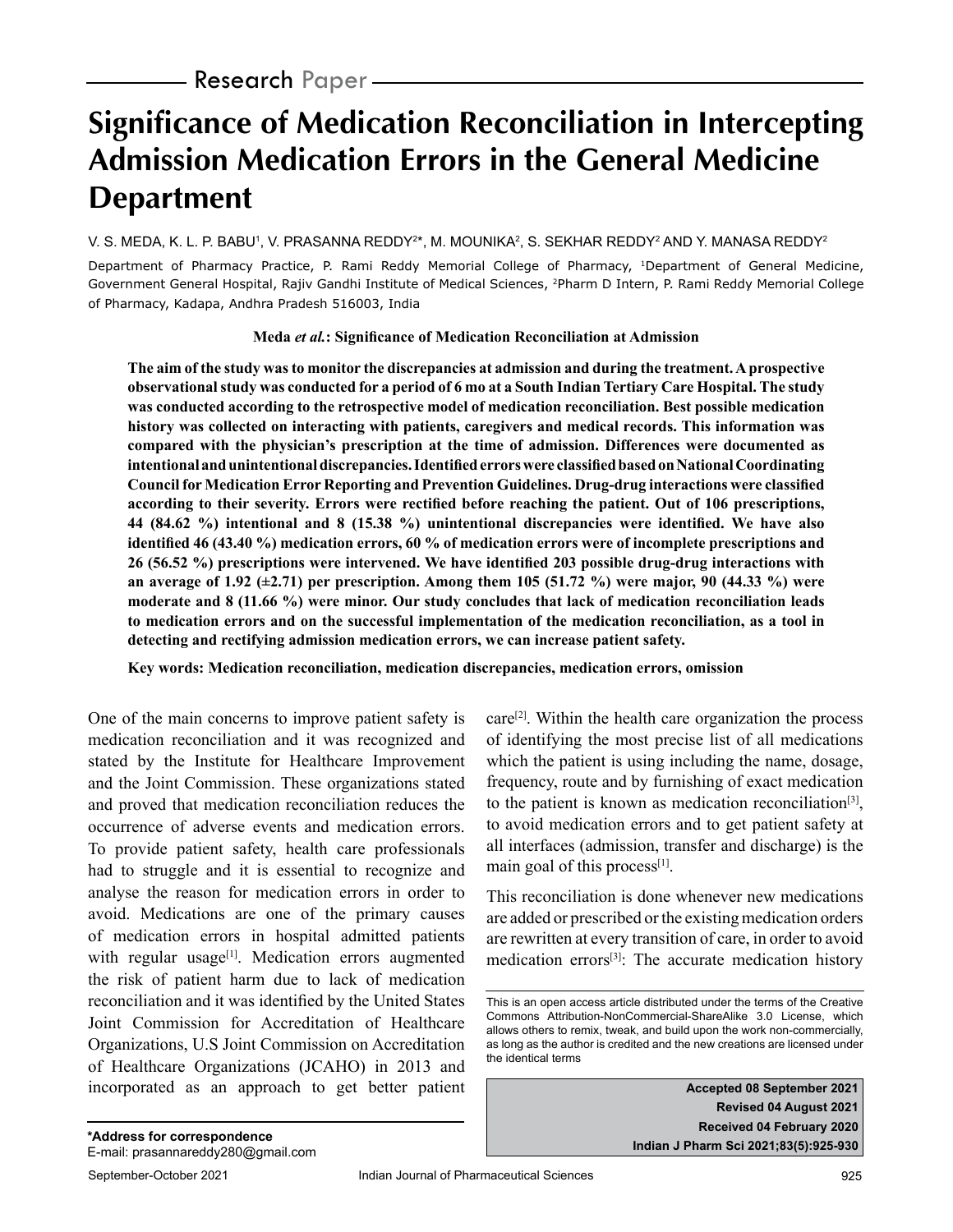was one of the patient safety solutions disseminated in 2007 by the World Health Organization<sup>[4]</sup>. The main aim of this process is to eliminate undocumented intentional discrepancies and unintentional discrepancies by reconciling all medications, at all stages of patient care[1]. Adverse drug events were minimized and get better medications to use safety by medication reconciliation and it was supported by various studies. During hospital admission, 37 % of discrepancies were reported by Abuyassin *et al.*<sup>[4]</sup>. During discharge, 60 % of medication errors and 20 % of adverse events were observed by Herrero-Herrero and Garcia-Aparicio<sup>[5]</sup>, Karapinar-Carkit *et al.*[6] and Wong *et al.*[7] and as per the National study on hospitalization-related adverse events, the incidence rate of adverse events in patients was 9.3  $\frac{9}{8}$ [8]. As per the National study on hospitalization-related adverse events, the incidence rate of adverse events in patients was 9.3 %. Up to 60 % of hospitalized patients contain at least one discrepancy in their admission medication history<sup>[1]</sup>. One study showed around 6 % of patients will experience unintentional drug discontinuation of severity (serious nature) on admission to the hospital. Unfortunately, most studies not succeeded to discriminate among unintentional and intentional discrepancies done by the prescriber at the patient's clinical status on admission $[8]$ . Triggering factors for a more number of discrepancies are higher age, patient's lack of understanding of his/her drug treatment, inadequate or incomplete drug history, exist more than one medical/ medication record for each patient, long periods in hospital, comorbidity, polypharmacy and transitions inpatient care at weekends<sup>[8]</sup>. Triggering factors for a more number of discrepancies are higher age, patient's lack of understanding of his/her drug treatment, inadequate or incomplete drug history, exist more than one medical/medication record for each patient, long periods in hospital, comorbidity, polypharmacy and transitions inpatient care at weekends[9]. The safety of patients depends on the process of communication of error on the adequate report record information and monitoring itself, it all depends on part of health care professionals<sup>[10]</sup>. The objective of this study is to prospectively identify unintended discrepancies between the physician's admission medication orders and a comprehensive medication use history obtained by a pharmacist.

# **MATERIALS AND METHODS**

After obtaining approval from the Institutional Ethical Committee [Rc.No.3308/Acad./2018] 106 patients of both genders with >18 y of age, who were admitted to the general medicine department in Government General Hospital-Rajiv Gandhi Institute of Medical Sciences, Kadapa with a past medical history were interviewed and data was collected by using specific data collection forms after obtaining an informed consent form.

The collected data includes the patient's demographics (age, gender and social habits), past medical and medication history and present prescription details. After the collection of data, discrepancies were identified by using the medication reconciliation process. Steps involved in medication reconciliation are: obtain a Best Possible Medication History (BPMH); confirm the accuracy of the history; reconcile BPMH with prescribed medications; supplying accurate medicines information[11].

Identified discrepancies were discussed with the respective prescriber to know the reason for the discrepancy. If it was unintentional we tried to rectify those discrepancies. All the unintentional discrepancies were enquired or cross-checked with the respective prescriber to know the reason and to rectify the discrepancies (if required). The observed Drug-Related Problems (DRPs) were documented by using the standard form. We have also monitored study subjects throughout their hospital stay to find and intervene in any unintentional discrepancies and DRPs in the prescription.

Statistical analysis includes Microsoft Excel and descriptive statistics include standard deviation, average and percentage were used for analysis of results.

# **RESULTS AND DISCUSSION**

Out of 106 study subjects, males were 44 (41.5 %) and females were 62 (58.49 %). We noted that the majority of the subjects were menopause women. The average age of the total study subjects ( $n=106$ ) is 57.82 ( $\pm 13.79$ ) y, the average age of the male subjects is  $57.93 \ (\pm 13.81)$ y, whereas females subjects age is  $57.41$  ( $\pm$ 13.88) y. Out of 106 subjects, 35 (33.02 %) were from 60-69 y age group followed by 70-79 age group i.e., 25 (23.58 %), 50-59 age group i.e., 17 (16.04 %). With this study, we observed that the majority of the subjects were from above 60 y i.e., 63 (59 %), which indicates that the geriatrics are admitting in the general medicine with one or more chronic diseases than adults (43, 41 %), as geriatrics are at higher risk of developing diseases. Studies conducted by Knez *et al.*[12] have also reported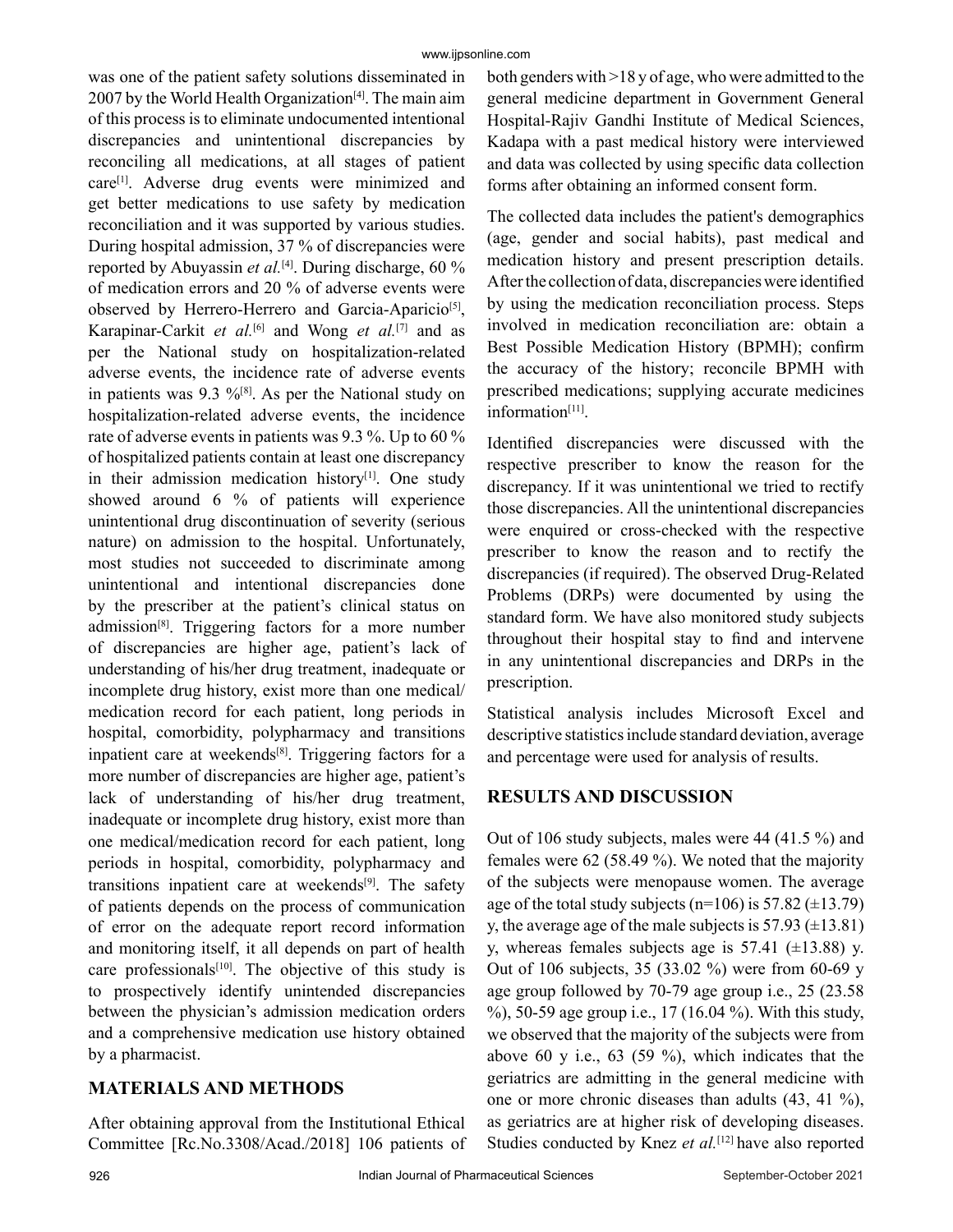that the subjects >60 y are being suffered by diseases. Subject's demographics were depicted in Table 1.

Knowledge about their disease and medications which helps to prevent the errors relating to medications is important and of 106 subjects, 68 (64.15 %) subjects were found to be illiterates. 58 (54.72 %) subjects have knowledge about their medication use and illness and the remaining 48 (45.28 %) subjects were lacking this. Our study results were supported by the studies conducted by Safeer *et al.*[13], Smith *et al.*[14] who stated that health literacy and good knowledge about the illness and medication usage is important to maintain the communication with the health care professionals, to follow the self-care steps and treatment regimen strictly with greater efficiency and these subjects are less prone to medication errors and helps in decreasing the unnecessary cost expenditure.

Out of 106 subjects included in the study, 29 (27.36 %) subjects were diagnosed with Central Nervous System (CNS) disorders followed by respiratory disorders, Cardiovascular System (CVS) and gastrointestinal disorders. For successful medication reconciliation, getting complete past and present medical history is one of the imperative processes and is the initial step in this process and we had collected the co-morbidities of our study subjects and found that on average each subject is suffering from 1.47 ( $\pm$ 0.70) diseases. And the average duration of the disease suffering is  $5.14 \ (\pm 4.30)$ y. We have distributed the co-morbidities according to the system affected and depicted in Table 2.

For the successful implementation of medication reconciliation, the information regarding past medication usage is the chief element. As it helps in the reduction of medication errors and prevents the prescribing of contraindicated and allergic drugs to the patient. We observed/noted 349 drugs are being used by the 106 subjects before their hospital admission, at an average of 3.29  $(\pm 2.31)$  drugs per subject.

Among 106 prescriptions 52 discrepancies were identified, of which 44 (84.62 %) were intentional discrepancies, 8 (15.38 %) were unintentional discrepancies, which were neither documented nor instructed. Among 44 intentional discrepancies observed, 21 (47.73 %) were documented in the patient's medical record and undocumented were found to be 23 (52.27 %). The results were depicted in Table 3 and Table 4.

Rational drug therapy can be achieved through proper history taking and documentation in patient's medical record, in our study we observed that the majority of the prescriptions didn't have the proper history of the patient; we interacted with the patients and collected the past and present medical history. The majority of the prescribers are busy and they don't have much time to inquire and document the patient's medical and medication history in this study setup, which may be the reason for most of the unintentional discrepancies. Our study results were supported by Khansa *et al.*<sup>[3]</sup> who stated that discrepancies were alarmingly high and these discrepancies may cause potential harm to the patients. A study conducted by Lau *et al.*[15] shows that 61 % of all patients of their study had one or more discrepancies, while 17 % had three or more discrepancies.

Among the prescriptions with intentional discrepancies, the drugs involved in the discrepancies were depicted in Table 5, among 46 medication errors, we found incomplete prescription is the major (60.86 %) type of error, which includes not mentioning of doses to the drugs like B complex, calcium and Vitamin D3, followed by untreated indication 43.47 %, which includes low hemoglobin levels, cough and duplication 4.34 %, which may be due to busy schedule of physicians. Errors observed in our study were depicted in Table 6.

Our study results were supported by Khansa *et al.*[3] who stated that untreated indication is the major error that occurs during the treatment

| S. No          | Age (y)   | Male $(n=44)$ | %     | Female $(n=62)$ | %     | Total n=106 | %     |
|----------------|-----------|---------------|-------|-----------------|-------|-------------|-------|
|                | $20 - 29$ |               | 2.27  |                 | 3.22  |             | 2.83  |
| $\overline{2}$ | $30 - 39$ | 5             | 11.36 | 4               | 7.02  | 9           | 8.49  |
| 3              | 40-49     | 4             | 9.09  | 10              | 16.12 | 14          | 13.21 |
| $\overline{4}$ | $50 - 59$ | 8             | 18.18 | q               | 14.51 | 17          | 16.04 |
| 5              | 60-69     | 14            | 31.82 | 21              | 33.87 | 35          | 33.02 |
| 6              | 70-79     | 11            | 25.00 | 14              | 22.58 | 25          | 23.58 |
|                | 80-89     |               | 2.27  |                 | 3.22  |             | 2.83  |

**TABLE 1: DEMOGRAPHICS OF SUBJECTS**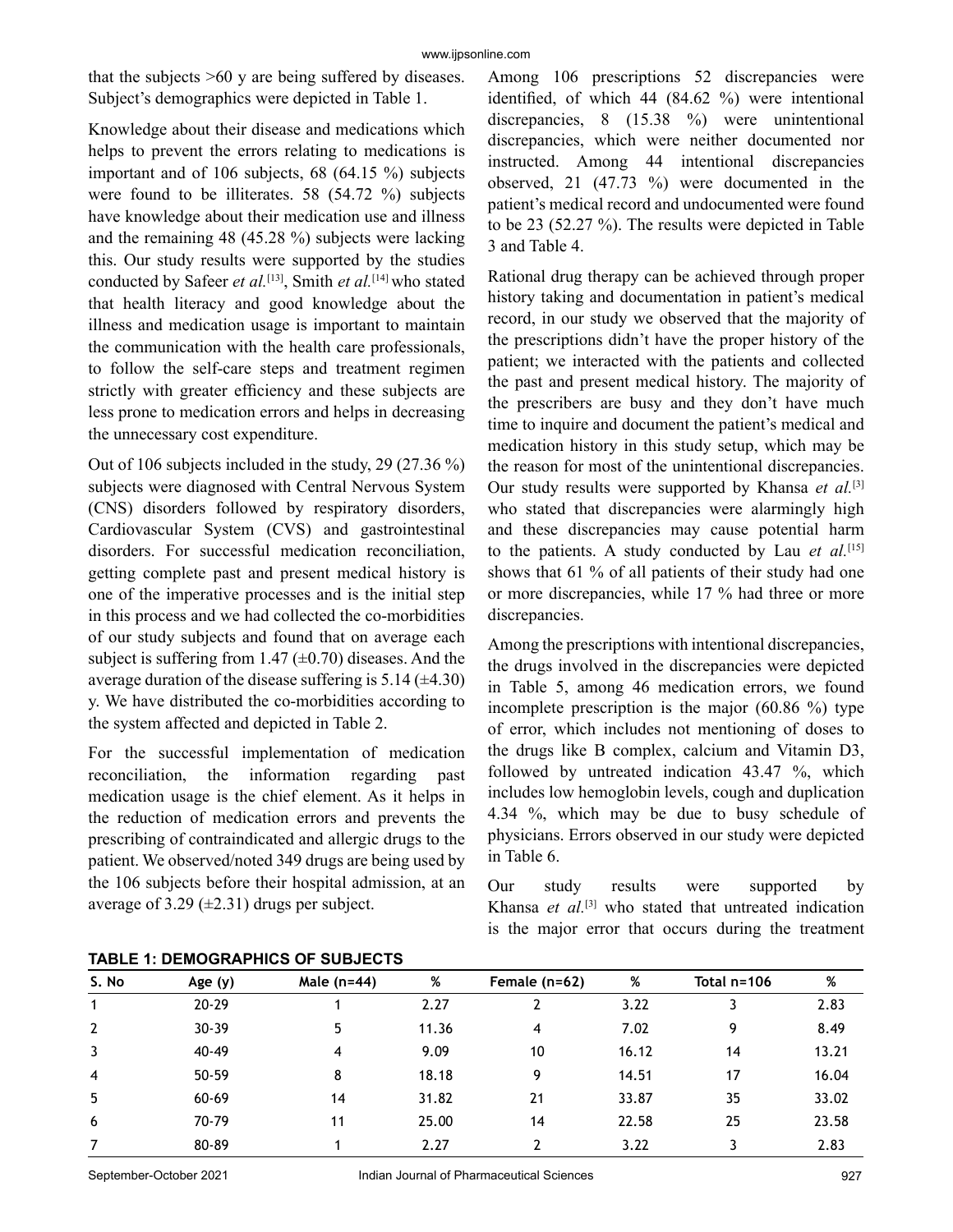course which may be due to the busy schedule of the physicians.

The knowledge of the severity of the error is necessary to prevent harm to the subject. We classified the severity of the errors based on the National Coordinating Council for Medication Error Reporting and Prevention (NCC MERP) classification<sup>[16]</sup>. In this study, we observed that the majority of errors belong to Category E (53 %) which may result in temporary harm

|  | <b>TABLE 2: SYSTEM INVOLVED IN CO-MORBIDITY</b> |  |
|--|-------------------------------------------------|--|
|--|-------------------------------------------------|--|

| S. No | System involved in co-<br>morbidities | No. of<br>subjects | %     |
|-------|---------------------------------------|--------------------|-------|
|       | CVS                                   | 74                 | 74.75 |
|       | <b>Endocrine System</b>               | 42                 | 42.42 |
| ર     | <b>CNS</b>                            | 12                 | 12.12 |
|       | <b>Respiratory System</b>             | 6                  | 6.06  |
| 5     | Miscellaneous                         |                    | 3.03  |

**TABLE 3: DISCREPANCIES OBSERVED** 

| S. No | <b>Discrepancy</b> | No. of prescriptions | %     |
|-------|--------------------|----------------------|-------|
|       |                    | $n = 52$             |       |
|       | Intentional        | 44                   | 84.62 |
|       | Un Intentional     |                      | 15.38 |

### **TABLE 4: DOCUMENTATION OF DISCREPANCIES**

| S. No | Intentional<br>discrepancy | No. of<br>prescriptions<br>$n = 44$ | %     |
|-------|----------------------------|-------------------------------------|-------|
|       | Documented                 | 21                                  | 47.73 |
|       | Not Documented             | 23                                  | 52.27 |

#### **TABLE 5: CATEGORY OF THE DRUGS INVOLVED IN INTENTIONAL DISCREPANCIES**

| Category of drugs involved<br>S.No |                           | No. of drugs<br>involved |
|------------------------------------|---------------------------|--------------------------|
|                                    | Cardiovascular Drugs      | 39                       |
|                                    | Anti-Hyperglycaemic Drugs | 21                       |
|                                    | Antacids                  | 4                        |
|                                    | Respiratory System Drugs  | 5                        |
| 5                                  | Antibiotics               | 4                        |
|                                    | Miscellaneous             | 25                       |

#### **TABLE 6: TYPE OF ERRORS OBSERVED**

and which needs intervention. Our study results were supported by Hayward *et al.*<sup>[17]</sup> who stated that most of the medication errors may result in increasing the severity of the patient's condition. It is clearly designed in Table 7.

The knowledge of the possible Drug-Drug Interactions (DDIs) is necessary to prevent possible harm to the patients and to follow the required monitoring parameters. With this study, we found more than 50 % of prescriptions contain the interacting combination of drugs. It is not possible to change the prescriptions with possible DDIs as these drugs are needed by them, so they must be categorized and based on the category and risk factors, healthcare professionals need to take precautions to avoid their adverse consequences. In our study we assessed the severity and found the majority of the DDIs were major (51.72 %), followed by moderate (45.32), this indicates the majority of the patients are receiving prescriptions contains major DDIs without any precautions, but fortunately, no patient reported any adverse consequence.

The most commonly prescribed DDI combination in our study subjects was Aspirin+Clopidogrel and prescribed in 24 subjects followed by Atorvastatin+Clopidogrel in 20 subjects, these either in combination or alone or in combination with other drugs are proven to be most effective for CVD, so it is not advisable to change. The detailed description was depicted in Table 8. Our study results were supported by Babu *et al.*[18] who stated that moderate possible DDIs were common in the prescription containing cardiovascular drugs.

Pharmacist's intervention is a vital activity to be done to identify and prevent medication errors, which may cause harm to the patient and improves patient care. Among 44 prescriptions with errors, 26 prescriptions were intertwined. More than half of the unintentional discrepancies were rectified by us after discussing it with the concerned prescriber. Out of 27 interventions, in around 90 % of prescriptions, the missed drug was added. The results were depicted in Table 9. Our study results were supported by Salameh *et al.*[19] who stated

| S. No          | Type of error           | No. of prescriptions $(n=46)$ | %     | No. of drugs involved |  |
|----------------|-------------------------|-------------------------------|-------|-----------------------|--|
|                | Drug Without Indication |                               | 2.17  |                       |  |
| $\overline{2}$ | Duplication             |                               | 4.34  |                       |  |
| 3              | Incomplete Prescription | 28                            | 60.86 | 44                    |  |
| 4              | Adverse Drug Reaction   |                               | 4.347 |                       |  |
| 5              | Wrong Frequency         |                               | 2.17  |                       |  |
| 6              | Missed Drug             |                               | 2.17  |                       |  |
| 7              | Over Dose               |                               | 2.17  |                       |  |
| 8              | Untreated Indication    | 20                            | 43.47 | 20                    |  |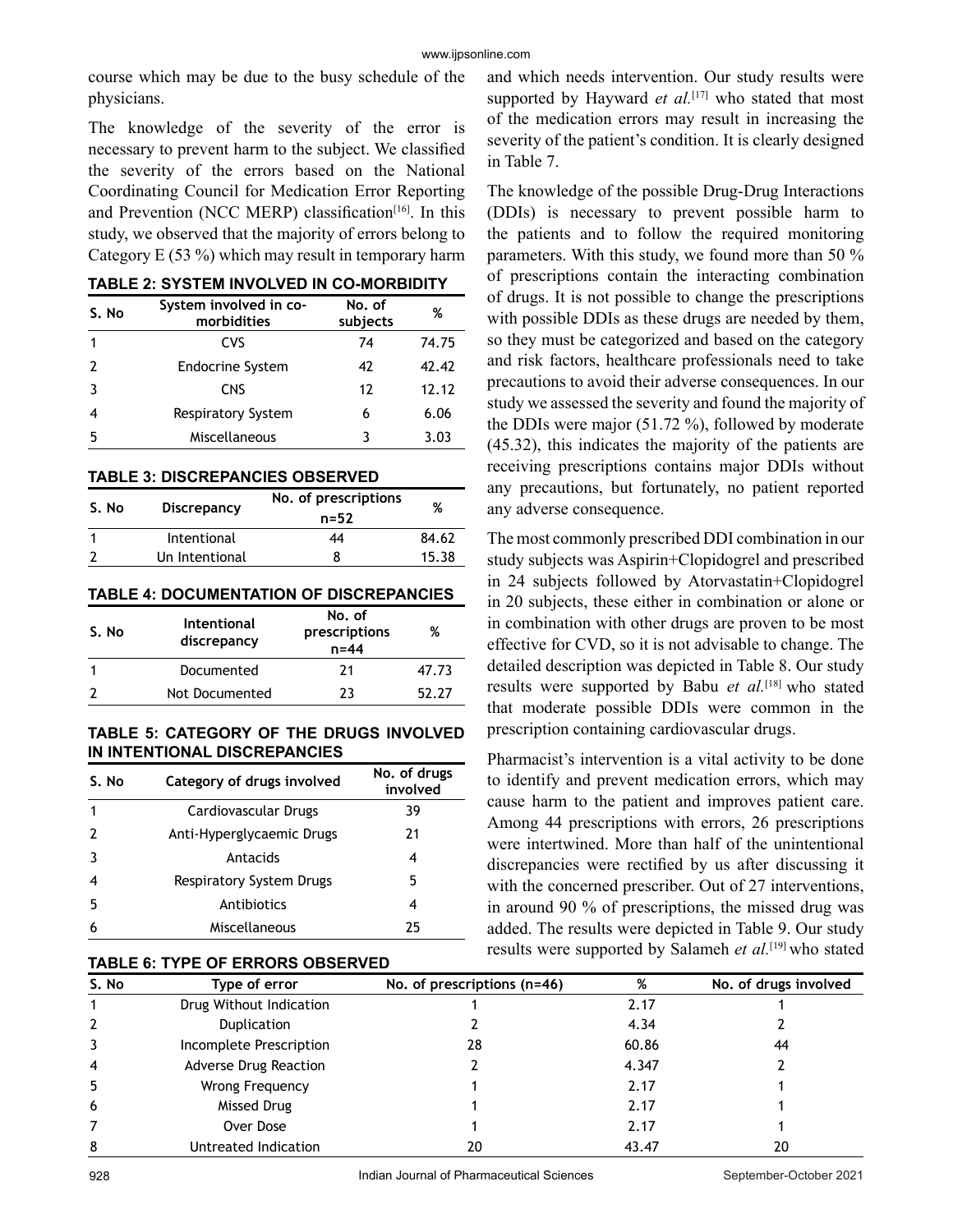#### **TABLE 7: SEVERITY OF THE ERRORS OBSERVED**

| S. No | Severity of error | No. of prescriptions $(n=46)$ | %     |
|-------|-------------------|-------------------------------|-------|
|       | Category A        |                               | 45.65 |
|       | Category B        |                               | 2.17  |
|       | Category C        |                               | 2.17  |
| 4     | Category E        |                               | 50    |

#### **TABLE 8: SIGNIFICANT POSSIBLE DDIs OBSERVED**

| S. No          | Category | Interacting drugs        | Possible consequences as per literature                                                                     | No. of prescriptions |
|----------------|----------|--------------------------|-------------------------------------------------------------------------------------------------------------|----------------------|
|                | Major    | Aspirin+Clopidogrel      | Increases the risk of bleeding                                                                              | 24                   |
| $\overline{2}$ | Major    | Aspirin+Furosemide       | Reduced diuretic effectiveness, possible<br>nephrotoxicity                                                  | 9                    |
| 3              | Major    | Atorvastatin+Digoxin     | Increased plasma concentration of digoxin                                                                   |                      |
| 4              | Major    | Aspirin+Metformin        | Increased risk of hypoglycaemia                                                                             |                      |
| 5              | Major    | Aspirin+Spironolactone   | Reduced diuretic effectiveness, hyperkalaemia,<br>possible nephrotoxicity                                   | 6                    |
| 6              | Moderate | Atorvastatin+Clopidogrel | Decreased formation of clopidogrel active<br>Metabolite resulting in high on treatment platelet<br>activity | 20                   |
| 7              | Moderate | Aspirin+Metoprolol       | Increases the risk of hypertension                                                                          | 7                    |
| 8              | Moderate | Aspirin+Enalapril        | Decreased effectiveness of enalapril                                                                        | 6                    |
| 9              | Moderate | Aspirin+Carvedilol       | Increases the risk of hypertension                                                                          | 5                    |
| 10             | Moderate | Pantop+Iron              | Reduces the iron bioavailability                                                                            | 4                    |
| 11             | Minor    | Aspirin+Rantac           | Decreased activity of aspirin                                                                               |                      |

#### **TABLE 9: PHARMACIST'S INTERVENTION PERFORMED**

| S. No          | Intervention                   | Number of prescriptions | %     |
|----------------|--------------------------------|-------------------------|-------|
|                | Added Drug                     | 20                      | 74.07 |
|                | Added Dose                     |                         | 7.40  |
|                | <b>Prescription Correction</b> |                         | 7.40  |
| $\overline{4}$ | Drug Removal                   |                         | 3.70  |
| 5              | Changed Frequency              |                         | 3.70  |
| 6              | Reduced Dose                   |                         | 3.70  |

that unintended medication variances are common. Intervention is necessary to eliminate those errors and to prevent harm. Medication reconciliation was a successful tool for detecting and rectifying medication errors.

In the current research, omission was the major intentional discrepancy observed. Fortunately, no patient had experienced any consequences of DDIs. Incomplete prescription and the untreated indication were the major types of errors observed. About 50 % of the medication errors were corrected and prevented from causing harm to the patient by using Pharmacist's based medication reconciliation. The results show that, on implementation of medication reconciliation before writing the prescription to the admitted patients helps in reducing the majority of the discrepancies. With these findings, we suggest the implementation of standard medication reconciliation process at the study hospital and also patients need to be educated about the importance of their medical records to improve the patient care. The limitation of this research is low sample size and similar studies with higher sample size are needed to strengthen our findings.

#### **Acknowledgment:**

Authors wish to thank study subjects, health care professionals, who provided the utmost support for the successful completion of our research study.

## **Conflict of interests:**

The authors report no conflicts of interest regarding this work. The authors alone are responsible for the content and writing of the paper.

## **REFERENCES**

- 1. Al-Rashoud I, Al-Ammari M, Al-Jadhey H, Alkatheri A, Poff G, Aldebasi T, *et al.* Medication discrepancies identified during Medication reconciliation among medical patients at a tertiary care hospital. Saudi Pharm J 2017;25(7):1082-85.
- 2. Magalhaes GF, Santos GB, Rosa MB, Noblat LD. Medication reconciliation in patients hospitalized in a cardiology unit.